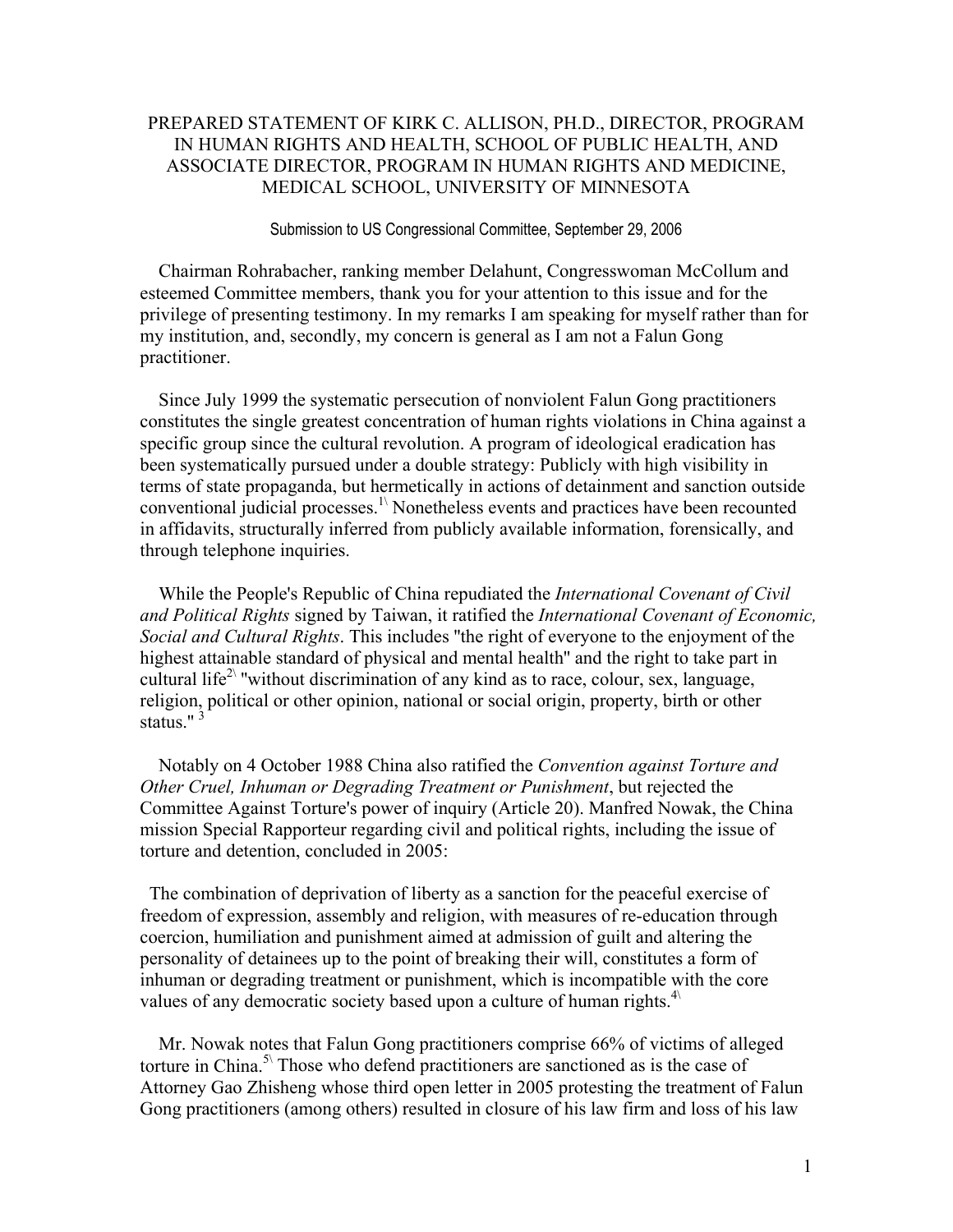license. He has recently been in detention since 15 August 2006.

 The systematic program of ideological eradication of Falun Gong coincided with an inexplicable increase in whole organ transplantation, and international organ transplant tourism to China. This raises the question of the organ source. In July of 2005 Huang Jiefu, Vice Minister of Health, indicated as high as 95% of organs derive from execution.<sup>6</sup> Under the 1997 Criminal Law capital crime offenses were expanded from 27 in 1979 to 68, with over half for nonviolent crime.<sup> $\land$ </sup>

 While the number of executions is a state secret, Liu Renwen of the Chinese Academy of Social Sciences Law Institute estimated 8,000 executions in 2005.<sup>8\</sup> Regional claims of low rates are contradicted by strong circumstantial evidence: Amnesty International reports that Yunnan Province admitted to 17 executions in 2002 but purchased 18 mobile execution vans in 2003 at about \$60,000 each.<sup>9\</sup> Such mobile vehicles have been cited as providing a smooth transition from execution to organ extraction<sup>10</sup> with physician involved in both phases.

 Coordination of execution by gunshot followed by organ extraction without consent has also been cited in Congressional testimony by Dr. Wang Guoqi, far beyond the latitude of Article 3 of China's *Provisional Regulations on the Use of Executed Prisoners' Corpses or Organs* (1984).<sup>11</sup> While the World Medical Association's *Resolution on Physician's Conduct Concerning Human Organ Transplantation* of 1994 enjoins ''severe discipline'' for physicians involved in the nonconsensual extraction of organs from executed prisoners,<sup>12</sup> on 22 May 2006 the Council of the World Medical Association called on China to cease using executed prisoners as sources for organ transplantation carte blanche.<sup>13</sup>

 Coordination across the state bureaucracy between execution and transplantation is clear. The website of the China International Transplant Center states openly:

 So many *transplantation* operations are owing to the support of the Chinese government. The Supreme Demotic Court, Supreme Demotic Law-officer, Police, Judiciary, Department of Health and Civil Administration have enacted a law together to make sure that organ donations are supported by the government. This is unique in the world.<sup>14</sup>

 In this sense, the confluence of the Falun Gong persecution and organ sourcing is a variation on a larger theme noted in popular press<sup>15</sup> and before Congress.<sup>16</sup> While a new 'temporary' regulation to curb the blatant selling of organs came into force on 1 July 2006,17 transplant tourism at high prices continues. A BBC story on Wednesday of this week reported "organ sales thriving in China" <sup>18</sup> while officials state nonconsensual organ removal a fabrication.<sup>19</sup> Yet consent "free of undue pressure" <sup>20</sup> is difficult to conceive in a context of impending execution with little recourse to substantive appeal—aside from the reported extrajudicial tissue typing and selection of Falun Gong detainees.

 Concerning Falun Gong practitioners as nonvoluntary victims, the most compelling evidence has been compiled by David Kilgour and David Matas in the *Report into*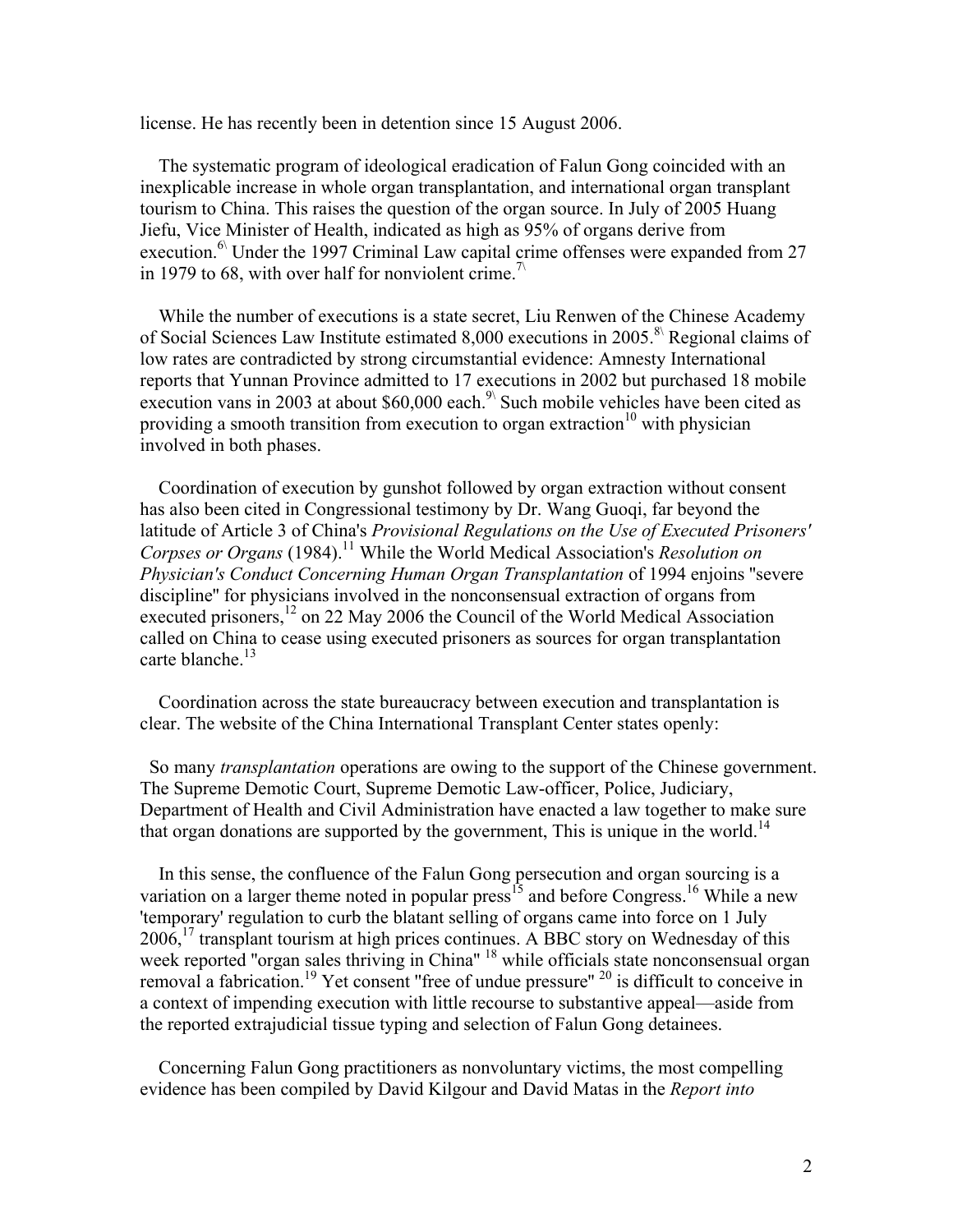*Allegations of Organ Harvesting of Falun Gong Practitioners in China* of 6 July 2006. Using Chinese information, the source of some 41,500 organs between between 2000 and 2005 remains ambiguous and unaccounted for. Systematic blood-testing of arrested Falun Gong practitioners is known.<sup>21</sup> The report assesses overlapping evidence pointing with high likelihood to organ sourcing from Falun Gong practitioners.

In my meeting with practitioners in June 2006<sup> $22$ </sup> evidence included transcripts of queries to identified hospitals on organ availability. Falun Gong sources were characterized as being of high quality and often available in as short a time as a week, in some cases with a guarantee of a backup organ. My statement on 24 July 2006 titled ''Mounting Evidence of Falun Gong Practitoners used as Organ Sources in China and Related Ethical Responsibilities,"  $^{23}$  made several points:

 The short time frame of an on-demand system requires a large pool of donors pretyped for blood group and HLA matching. It is consistent with execution timing. Given a 12–24 hour window for kidney tissue, and a 12 hour window for liver, matching for transplant tourists cannot be assured on a random-death basis. Queried physicians indicated selecting live prisoners to ensure quality and compatibility.<sup>24</sup> The coordination of transplantation can take place only through communication, in particular in an ondemand context.

 Given the seriousness of the matter, it is fitting for this Committee to initiate an independent investigation from which, on the basis of evidence, whether confirmatory or exculpatory, clear policy can be articulated, and appropriate pressure exercised. The current level of evidence calls for this step.

Thank you for the opportunity to present this testimony to the subcommittee.

<sup>1\</sup> The suppression of Falun Gong was organized under the so-called "610 Office" whose charge is to ''eradicate Falun Gong.'' The formula, reportedly of 610 Office head Li Lanquing during a mass meeting in the Great Hall of the People in 1999, comprises ''defaming their reputations, bankrupting them financially and destroying them physically.'' Reported by Li Biagen, assistant director of the Beijing Municipal Planning Office. In Matas and Kilgour *Report* (note 2), p. 9. China is a signatory to the *Convention Against Torture and Other Cruel Inhuman or Degrading Treatment or Punishment* (ratified 12/12/1986) but excuses itself from Article 20 (investigation of alleged violations) and Art. 30 pargaraph 1,arbitration between states.

 2\ Article 12 (1) and Article 15 (1)(a), respectively. According to the *Congressional Executive Commission on China Annual Report 2006* in 2005 alone 4.62 million pieces of Falun Gong publications were seized.

http://www.cecc.gov/pages/annualRpt/annualRpt06/CECCannRpt2006.pdf (accessed 9/29/06).

 3\ *International Covenant of Economic, Social and Cultural Rights* http://www.unhchr.ch/html/menu3/b/a\_cescr.htm (accessed 9/27/06).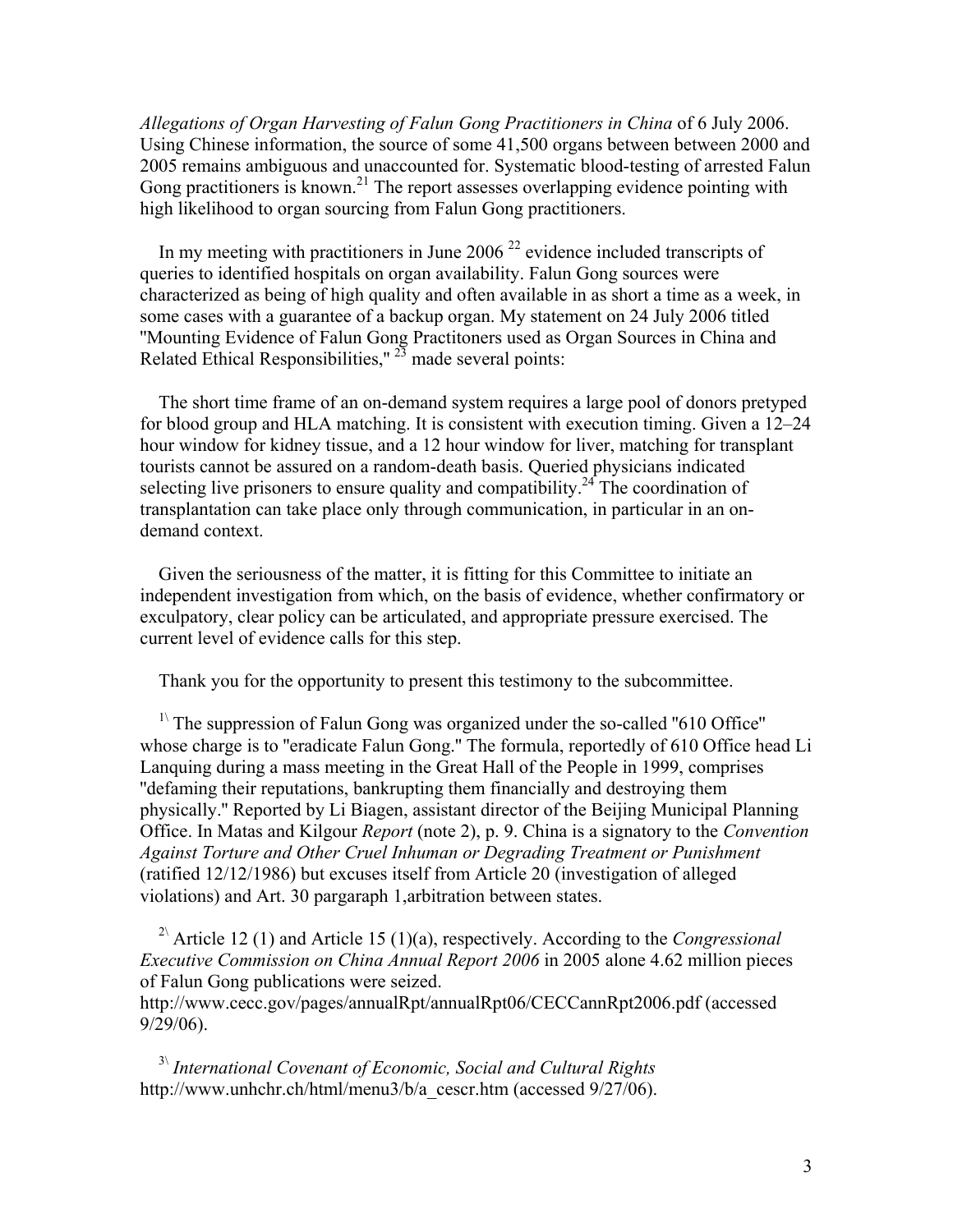4\ *Report of the Special Rapporteur on Torture and Other Cruel, Inhuman or Degrading Treatment or Punishment, Manfred Nowak, on his Mission to China (20 November to 2 December 2005).* E/CN.4/2006/6/Add.6, p.2.

 $5\sqrt{5}$  Percentages: Falun Gong 66; Uighurs [a Muslim separatist minority] 11; sex workers 8; Tibetans 6; Human rights defenders 5; political dissenters 2; others (HIV/AIDS infected; religious groups) 2. *See* Table 1: Victims of alleged torture. E/CN.4/2006/6/Add.6, p.13.

 6\ *Congressional Executive Commission on China Annual Report 2006*, p. 59; note 224, p.201: ''Organ Transplants: A Zone of Accelerated Regulation'' [Qiguan yizhi: jiakuai guizhi de didai], Caijing Magazine (Online), 28 November 05, reporting that over 95 percent of organs transplanted in China come from executed prisoners.

 7\ Circa 65% of capital offenses were for nonviolent crime. *Congressional Executive Commission on China Annual Report 2006*, note 210, p. 200.

 8\ *Congressional Executive Commission on China Annual Report 2006*, note 212, p. 200.

 9\ Amnesty International. ''People's Republic of China. Executed 'according to law'? The Death Penalty in China.'' 22 March 2004. http://web.amnesty.org/library/Index/engasa170032004 (accesed 9/28/06). Also ''Death, Yunnan style.'' *Beijing Today*. 7 March 2003. http://bjtoday.ynet.com/article.jsp?oid=2173725 (accessed 09/28/06)

 10 Calum MacLeod, ''China makes ultimate punishment mobile,'' *USA Today*, 15 June 2006, 8A [with photo].

<sup>11</sup> Organs for sale: China's growing trade and ultimate violation of prisoners' rights: hearing before the Subcommittee on International Operations and Human Rights of the Committee on International Relations, House of Representatives, One Hundred Seventh Congress, first session, June 27, 2001. 57–61.

http://www.house.gov/international\_relations/107/73452.pdf (accessed 9/27/06).

<sup>12</sup> World Medical Association Resolution on Physician's Conduct Concerning Human Organ Transplantation (1994). Adopted by the 46th WMA General Assembly. Stockholm, Sweden, September 1994 shttp://www1.umn.edu/humanrts/instree/physicianconduct.html (accessed 9/28/06).

<sup>13</sup> World Medical Association. "World Medical Association demands China stops using prisoners for organ transplants.'' 22 May 2006. http://www.wma.net/e/press/2006\_4.htm (accessed 9/28/53).

<sup>14</sup> "Facts of Chinese Transplantation." China International Transplant Center.